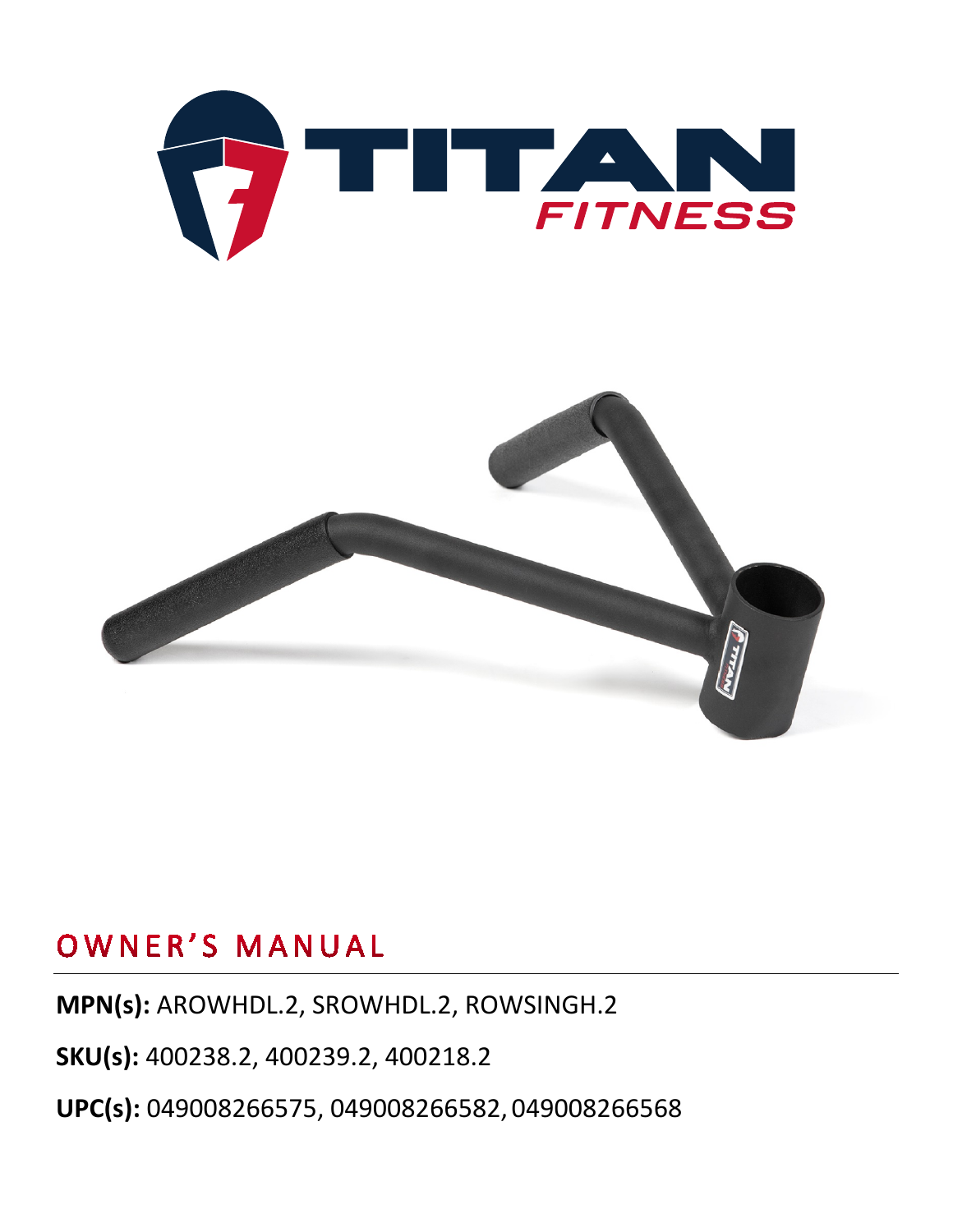

| <b>KEY</b> | <b>BOX</b> | <b>DESCRIPTION</b>                                 | <b>QTY</b> |
|------------|------------|----------------------------------------------------|------------|
| 1          | 1          | <b>ANGLED</b><br><b>LANDMINE</b><br><b>HANDLES</b> | 1          |

#### PARTS DIAGRAM - SROWHDL



| <b>KEY</b> | <b>BOX</b> | <b>DESCRIPTION</b>                                   | <b>QTY</b> |
|------------|------------|------------------------------------------------------|------------|
| 1          | 1          | <b>STRAIGHT</b><br><b>LANDMINE</b><br><b>HANDLES</b> |            |

### PARTS DIAGRAM - ROWSINGH



| <b>KEY</b> | <b>BOX</b> | <b>DESCRIPTION</b>                                    | <b>QTY</b> |
|------------|------------|-------------------------------------------------------|------------|
| 1          | 1          | <b>SIGNLE ARM</b><br><b>LANDMINE</b><br><b>HANDLE</b> |            |

### ASSEMBLY INSTRUCTIONS

− No assembly required.